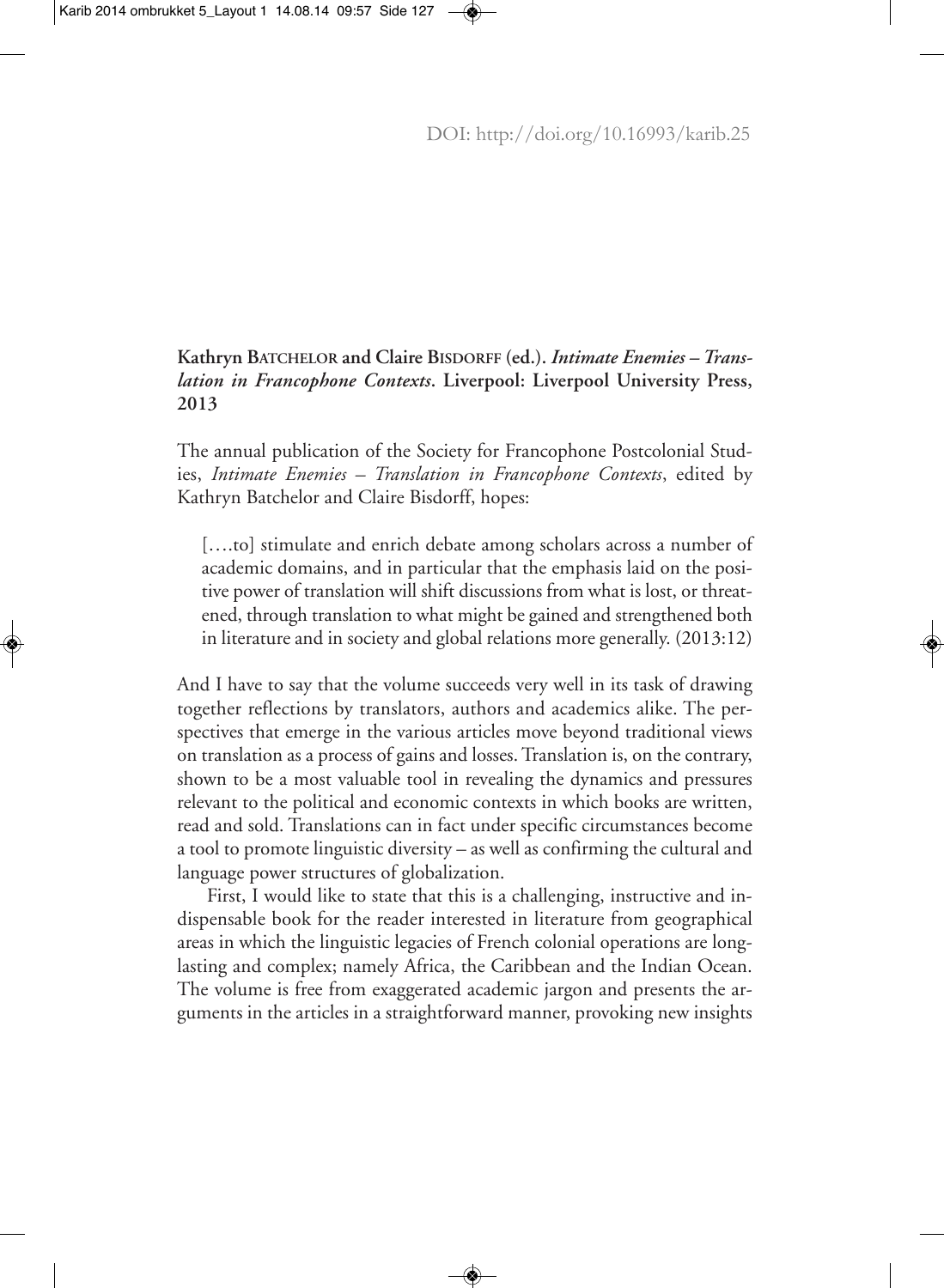about the force of the process of translation in these parts of the world. As a scholar of Translation Studies, I read the book as further development of Post-colonial Translation Studies and the Sociological Turn of Translation Studies. The most striking development taking shape in the volume within the Post-colonial Translation Studies paradigm is the focus on the possible positive impact of translations – and not solely on the negative complicity of translation in colonial conquest. The insight that Post-colonial Translation Studies often ignores the deep structures of national belonging and economic interests contouring the international cultural industry is also effectively addressed. Within the Sociological Turn of Translation Studies where translation is viewed as a socially regulated activity in society, the volume furthers the debate in focusing on the translators – *Translator Studies* – and the problems involved in translating literary works, demonstrating tensions between languages at their very core.

The volume consists of three general sections. Each of the sections focuses on a special kind of "intimate enemy relation" – the intriguing phrase from the title of the volume alluding to the work of Ashis Nandy (1983), *The Intimate Enemy: Loss and Recovery of Self under Colonialism*. The first section in the volume, entitled *The Translation Market: Publishing and Distribution*, focuses on the translation market and reveals the pressures under which both authors and translators operate. The opening chapter by M. Adejunmobi explores how the translation of literary texts into local languages might be achieved and how this type of translation might increase and strengthen language diversity in Africa. The next paper by P. Hawkins on writing from the Indian Ocean presents a situation where there is considerably greater linguistic diversity in writing and where translation already plays a significant role.The other two chapters in this section explore publishing issues through particular case studies. One of them, by A. Small, examines the interplay between publishing, translation and the establishment of historical narratives. Small very convincingly shows that translators and translations also act as "gatekeepers of ideas", confirming or contesting established versions of history and representations of historical figures such as the ongoing mythologization of Patrice Lumumba.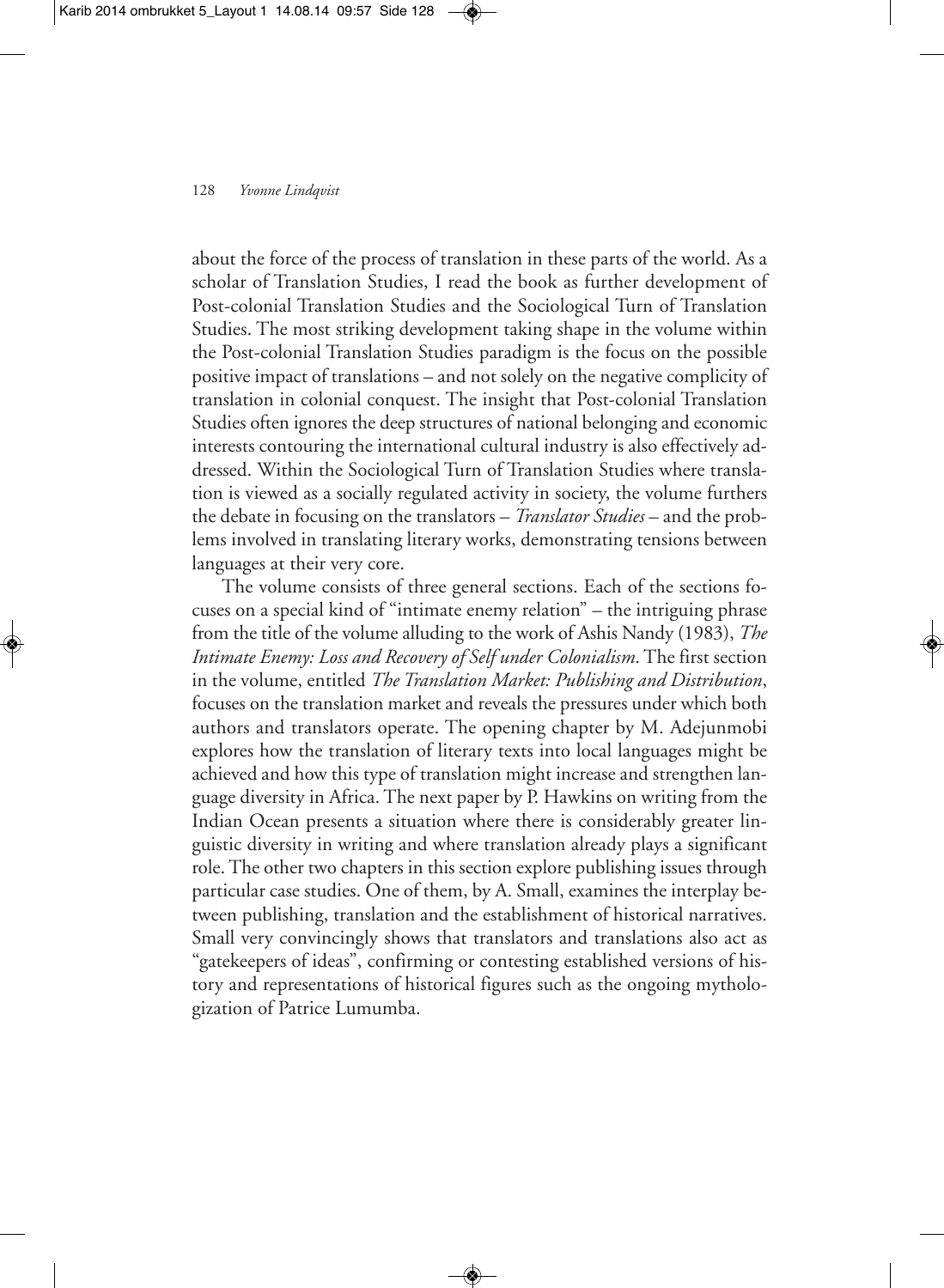The second section of the volume *Writing and Translating in Practice* gives voice to three widely translated and well-known authors; Maryse Condé, Veronique Tadjo and Ananda Devi, as well as to four experienced translators of African and Caribbean Literature.The paper by K. Gyssels and Ch. Pagnoulle, for example, illustrates the complexity of reflection that is involved in translating the typically heterophonous work associated with Caribbean literature into or out of French or English.The introductory chapter in this section, *Intimate Enemies: a Conversation between an Author and her Translator* – from which the title phrase of the entire book is borrowed – is an enlightened and somehow surprising debate on the relationship between writing and translating professionally and privately.

The third and to my mind the most challenging section, *Translation Challenges and New Avenues in Post-colonial Translation Theory*, focuses on works by key figures in African and Caribbean literature. The paper by C. Gilogley, for instance, inquires into the challenges for translators posed by the idiosyncratic French of Patrick Chamoiseau's fiction. She discusses the fact that although translations are fundamental to cross-cultural relations, it is a double-edged necessity. While translation does have the potential to be a site of hegemonic complicity, it can equally serve as a tool of counter-culture, subverting the dominant value system and shifting the reception of a translation, or a literature. Gilogley cites Venuti's interpretation of the translation market as prescriptive and pre-emptive of translators' choices and projects when concluding that the English-language translations of Chamioseau's work suffer from what he calls "furtive domination" of Western hegemonic discourse and target the rich industrialized North rather than an Anglophone-Caribbean readership.

K. Batchelor's contribution to the volume (except for her excellent *Introduction: Translation – Formidable Enemy or Needed Friend?*) studies the ideological implications of the translations of the intense intertextuality in the novels of the Francophone author originally from Congo-Brazzaville, Alain Mabanckou. One way of interpreting the function of the intertextuality in his novels is to evoke what is called the 'parodic revision' model, which is based on the assumption that post-colonial writers revise canonical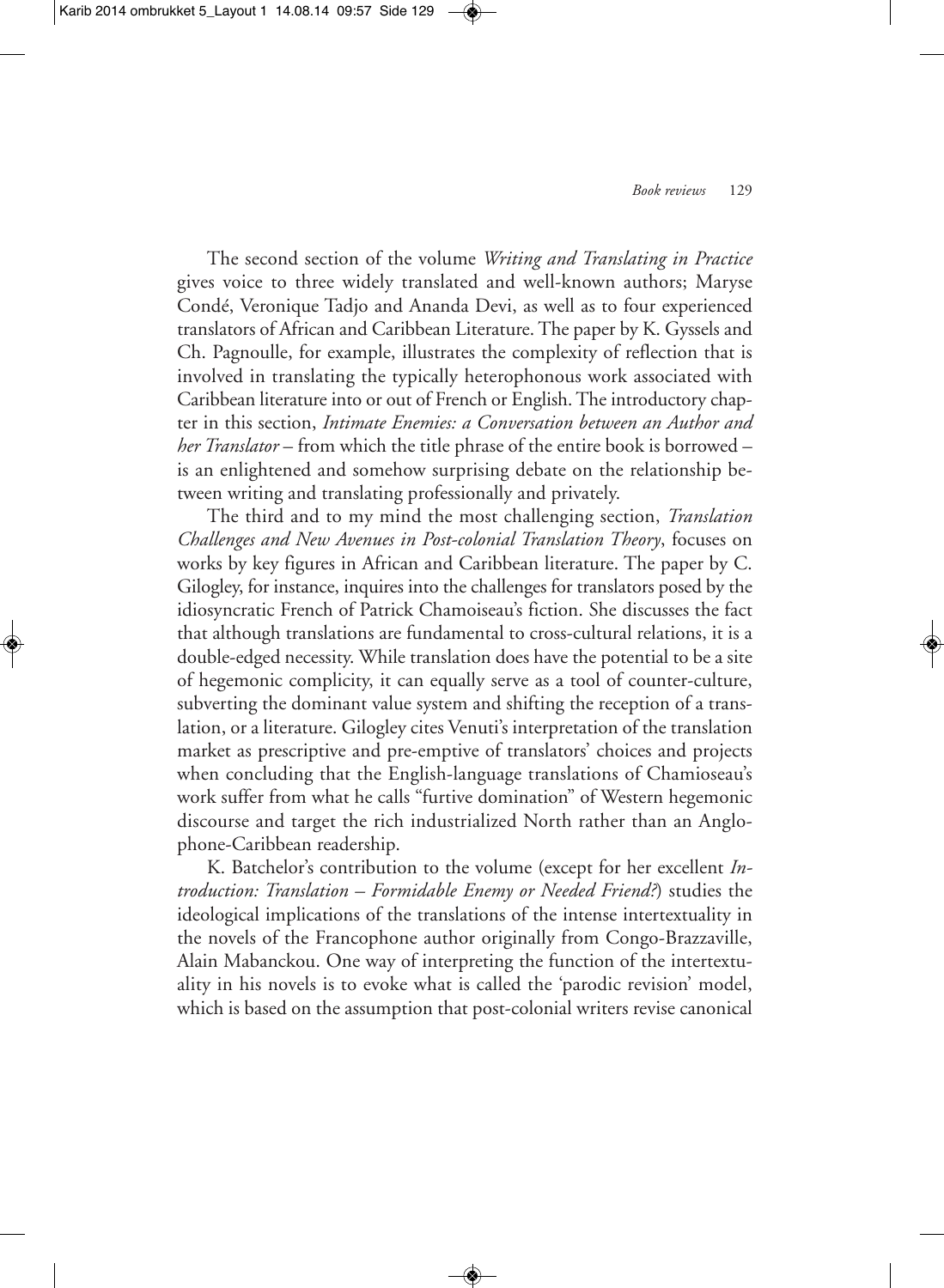European literary texts in order to challenge European colonial ideology and "write back" to traditional colonial discourses. Batchelor explores the implications of the intertextual difference in the French source texts and in the English target texts and comes to the conclusion that the process of translation – especially when it concerns intertextuality – becomes a type of sifting process, retaining and sometimes reinforcing the texts from the centre and eliminating many of those from the periphery. The study of intertextuality in translation can thus serve as a mirror, reflecting the true positions of various literatures and authors in the cultures into which the text is being translated. The likelihood of an intertextual reference to survive in translation will be strongly shaped by the 'weight' of the culture from which it is drawn within the target culture.

In her chapter, A. Water addresses and challenges the fundamental standpoint that the aim of a translation should recreate the linguistic complexities of the original and that a naturalizing translation strategy is a particular form of betrayal in the post-colonial context. Her case study consists of a transcolonial translation (the translation of a writer from the periphery (David Dabydeen) by another writer from the periphery (Anada Devi)), where she argues that the naturalization of non-standard language in translation is not always interpretable as a negative movement of re-colonization. Devi's transcolonial knowledge of the complex linguistic and cultural particularities of Dabyrdeen's source text, motivates and justifies her naturalizing approach to the translation of its creolized English idiom and has nothing to do with the urge of early orientalist translators to 'improve' the source text. She argues that it matters enormously who the translator is, and indeed, that some translators are better – or at least better placed – than others. Waters concludes that her attention to the identity as well as to the function of the translator goes against the dominant tendency in Translation Studies to depersonalize the process of translation.

The last paper I will comment on and also the concluding chapter of the book is written by P. Bandia, who argues for a shift in the conceptual framework by which both originals and their translations are evaluated. The traditional binary relations in Post-colonial Translation Studies – the